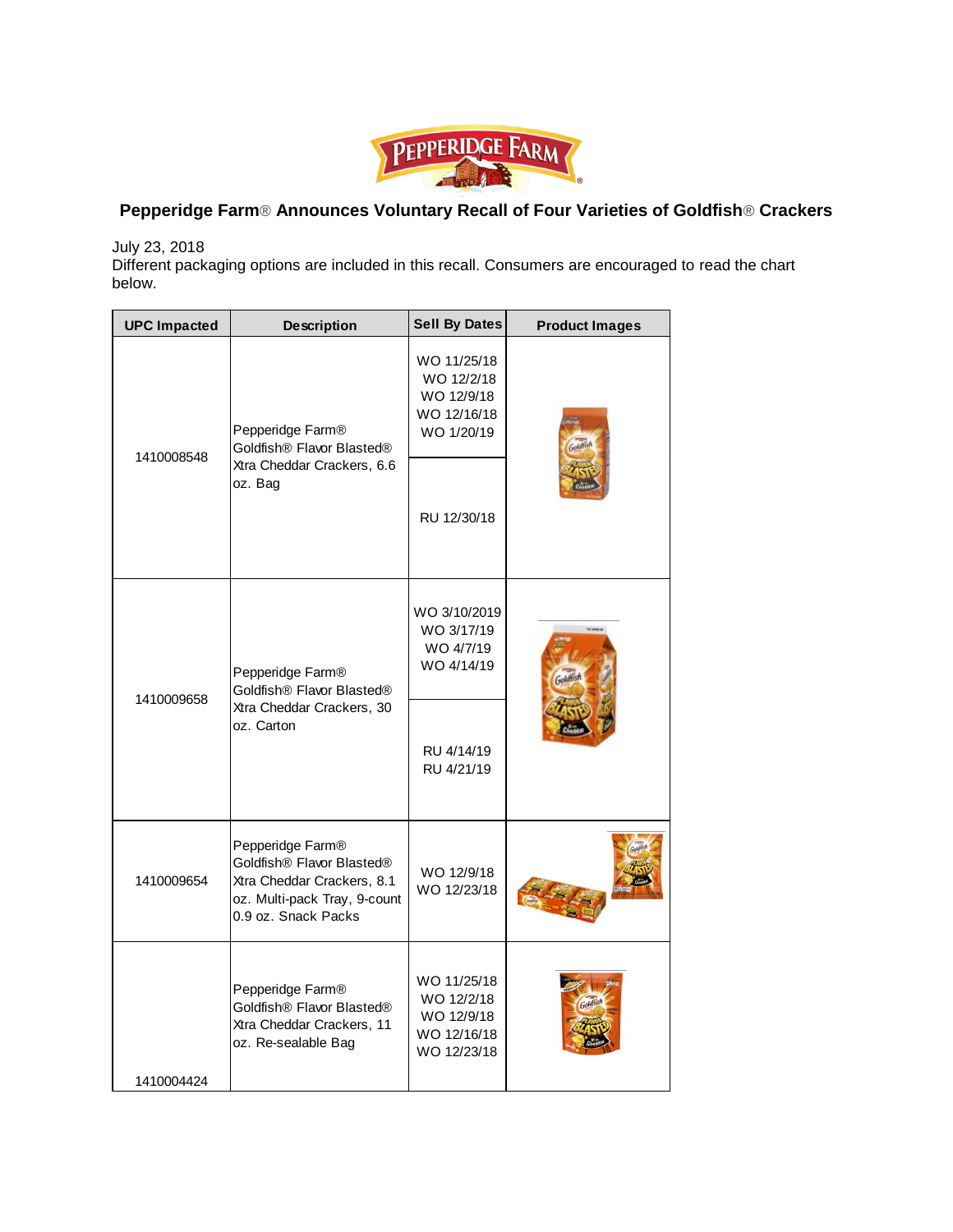| 1410004963 | Pepperidge Farm®<br>Goldfish <sup>®</sup> Flavor Blasted <sup>®</sup><br>Xtra Cheddar Crackers, 8<br>oz. Re-sealable Bag                                                             | WO 1/6/19                                |          |
|------------|--------------------------------------------------------------------------------------------------------------------------------------------------------------------------------------|------------------------------------------|----------|
| 1410004654 | Pepperidge Farm®<br>Goldfish® Baked with Whole<br>Grain Xtra Cheddar<br>Crackers, 6 oz. Bag                                                                                          | WO 11/25/18                              |          |
| 1410009480 | Pepperidge Farm®<br>Goldfish® Flavor Blasted®<br>Slammin' Sour Cream &<br>Onion Crackers, 6.6 oz. Bag                                                                                | RU 12/30/18                              |          |
| 1410008609 | Pepperidge Farm®<br>Goldfish <sup>®</sup> Flavor Blasted <sup>®</sup><br>Xtra Cheddar Crackers, 10.8<br>oz. Multi-pack Tray, 12-<br>count 0.9 oz. Single-Serve<br><b>Snack Packs</b> | WO 12/16/18<br>WO 12/30/18<br>WO 1/13/19 |          |
| 1410004917 | Pepperidge Farm®<br>Goldfish® Mix Xtra Cheddar<br>+ Pretzel Crackers, 6.6 oz.<br>Bag                                                                                                 | WO 11/25/18<br>WO 12/16/18               |          |
| 1410004720 | Pepperidge Farm®<br>Goldfish® Variety Pack<br>Box, 20-count Snack Packs                                                                                                              | WO 12/23/18<br>WO 12/30/18<br>WO 1/13/19 | Goldfish |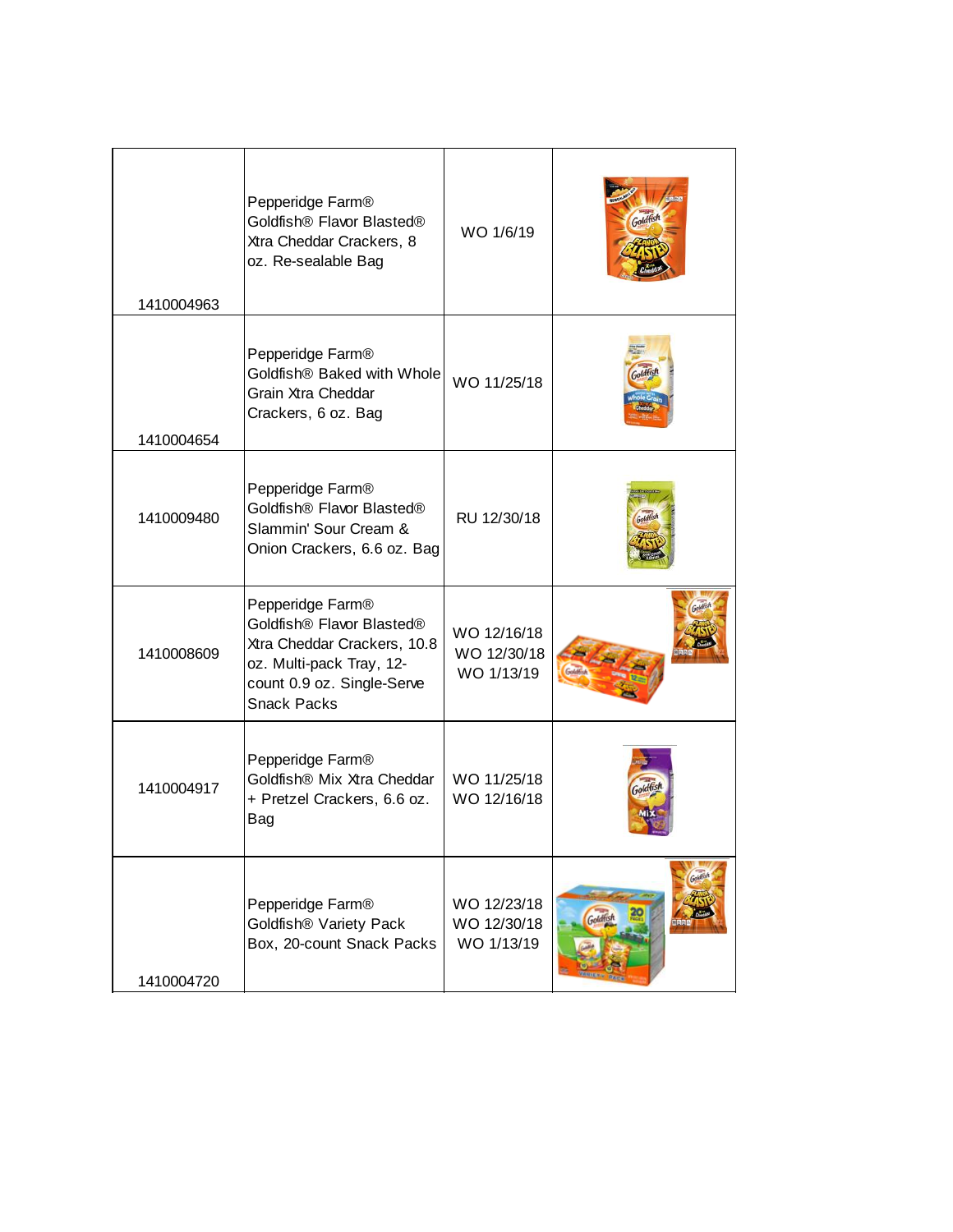| 1410004684 | Pepperidge Farm®<br>Goldfish® Mix Flavor<br>Blasted® Xtra Cheddar +<br>Pretzel Crackers, 34 oz.<br>Carton                          | WO 3/31/19<br>WO 4/7/19                                                        |          |
|------------|------------------------------------------------------------------------------------------------------------------------------------|--------------------------------------------------------------------------------|----------|
| 1410004728 | Pepperidge Farm®<br>Goldfish® Variety Pack<br>Crackers, 44.9 oz. Box, 45-<br>count Snack Packs                                     | WO 1/6/19<br>WO 1/13/19<br>WO 1/20/19<br>WO 1/27/19<br>WO 2/3/19<br>WO 2/10/19 |          |
| 1410004713 | Pepperidge Farm®<br>Goldfish® Bold Mix<br>Crackers, 29.4 oz. Variety<br>Pack Box, 30-count Snack<br>Packs                          | WO 12/9/18<br>WO 12/23/18<br>WO 1/6/19                                         |          |
| 1410004555 | Pepperidge Farm®<br>Goldfish® Flavor Blasted®<br>Xtra Cheddar Crackers, 2.45<br>0Z                                                 | WO 12/30/18<br>WO 1/6/19<br>WO 1/20/19                                         | Goldfish |
| 1410004731 | Pepperidge Farm®<br>Goldfish® Sweet & Savory<br>Crackers, 46 oz. Variety<br>Pack Box, 45-count Single-<br><b>Serve Snack Packs</b> | WO 1/13/19<br>WO 2/10/19<br>WO 2/3/19                                          |          |
| 1410004921 | Pepperidge Farm®<br>Goldfish® Mix Xtra Cheddar<br>+ Pretzel Crackers, 11.5 oz.<br>Resealable Bag                                   | WO 12/16/18                                                                    |          |